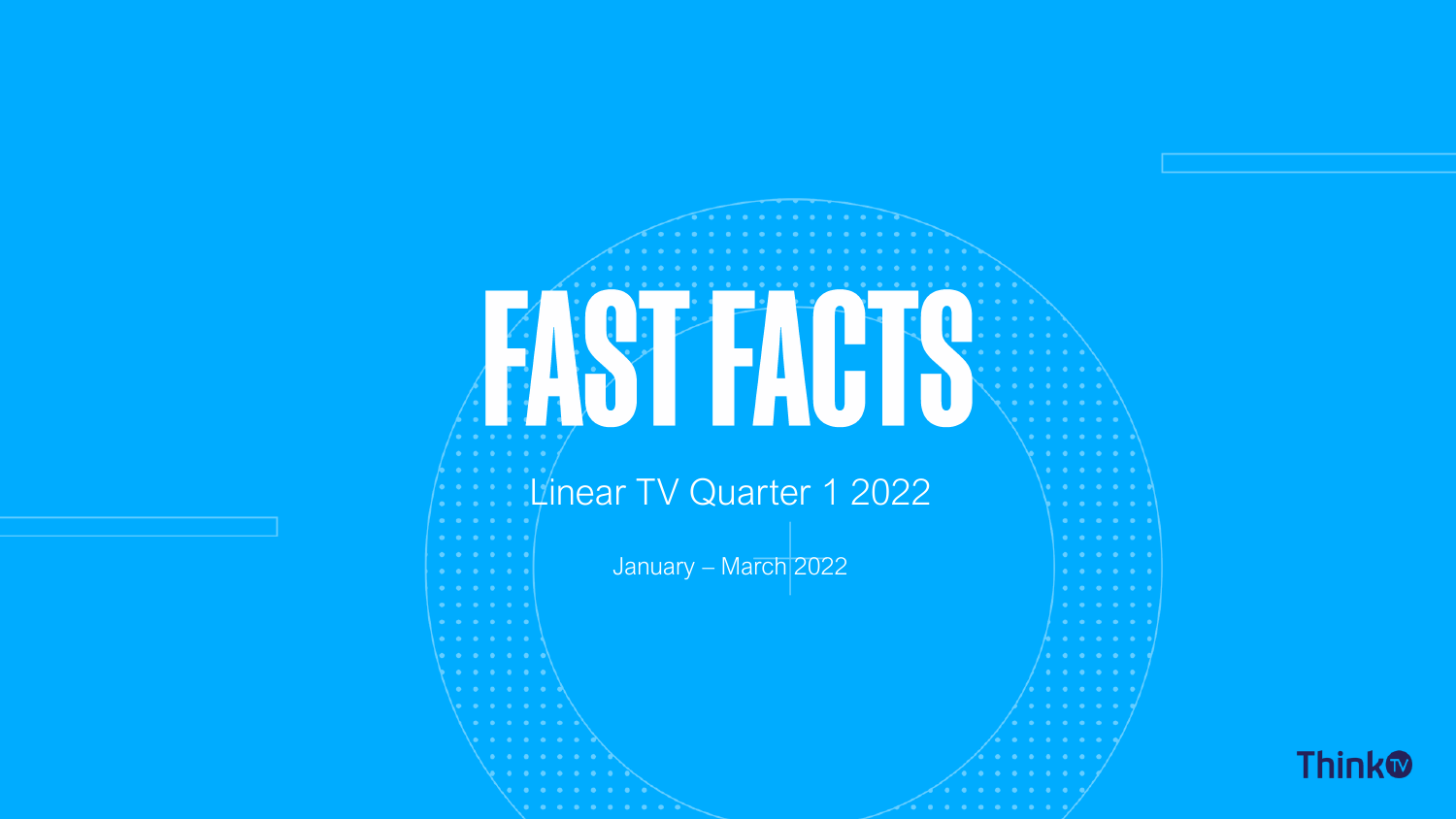### THE NEW ZEALAND LINEAR TV AUDIENCE THE FACTS - 01 2022

- TV reached by 3.0 Million New Zealanders (63%) every week
- High weekly reach among key demographics
	- Household Shoppers with Kids (70%)
	- All People 25-54 (62%)
	- All People 18-39 (44%)
- Daily Reach remained consistent with the previous quarter (0% change for All People 5+ quarter on quarter)
- New Zealanders spent 1 hour 51 minutes viewing TV per day, with All People 25-54, just under an hour and a half
- Nearly half of peak time viewing (46%) was Co-Viewing
- Live TV viewing holds steady 88% of all viewing is live
- News, Documentaries and Reality/Drama dominated the Top 10 most popular programmes in the quarter



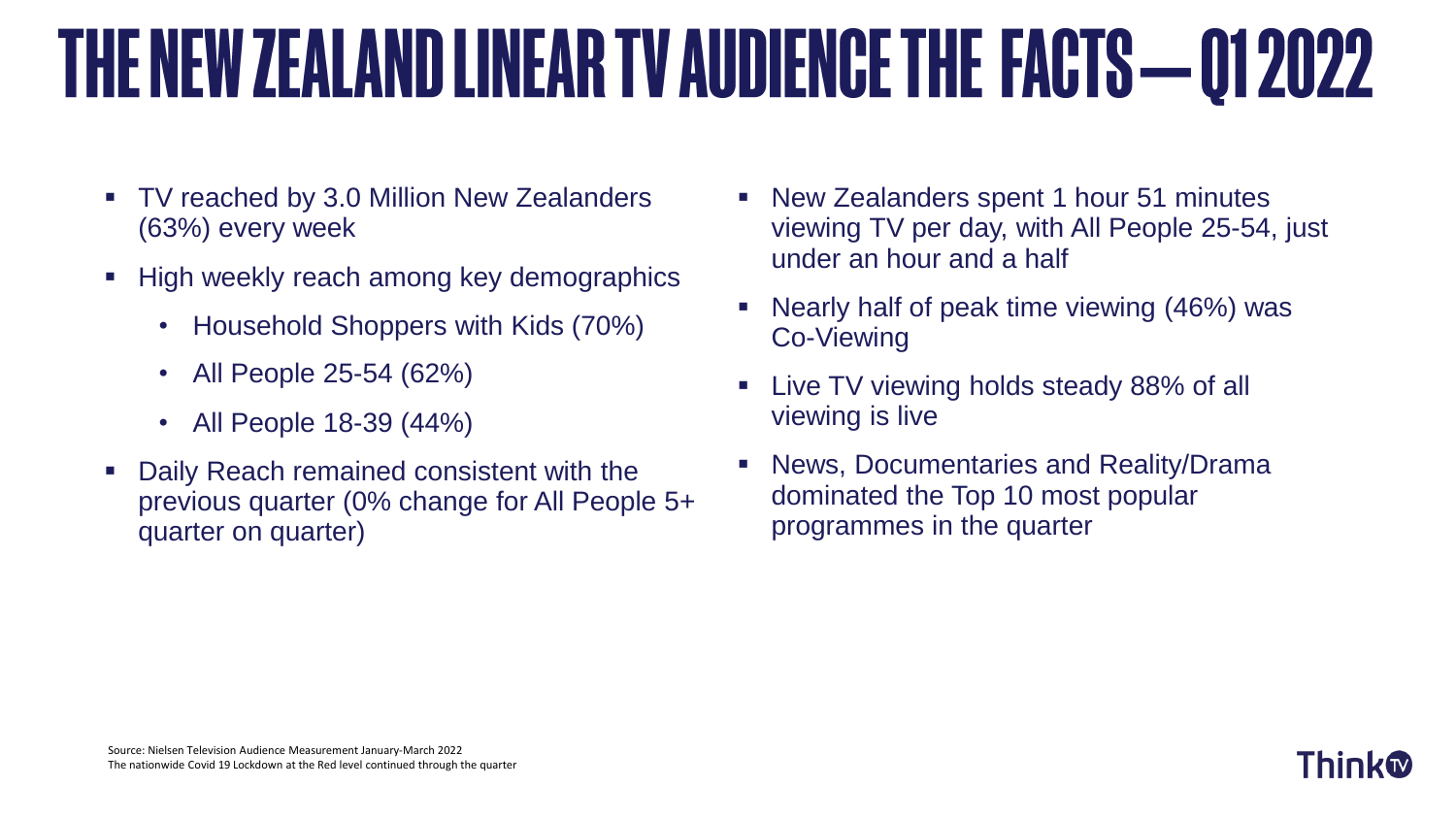# HOW MANY NEW ZEALANDERS DOES TV

K 7NH

### Every Month 3.7 million (79%)

Source: Nielsen Television Audience Measurement January-March 2022

Every Week 3.0 million (63%)

Every Day 2.2 million (46%)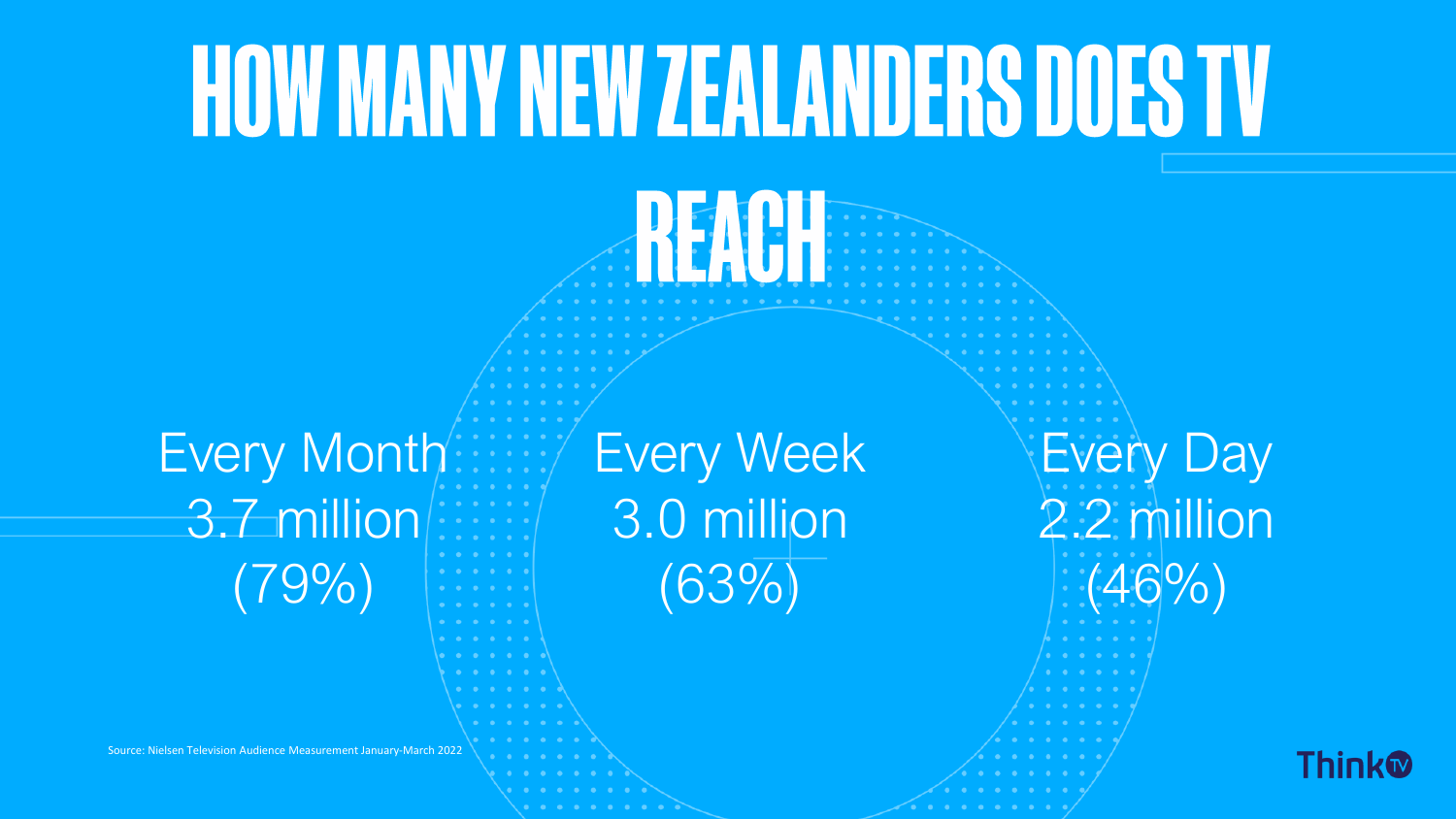# **HOW MANY PEOPLE DOES TV REACH IN A DAY**

| <b>Audience</b>                   | <b>All People</b><br>$5+$ | <b>All People</b><br>$25 - 54$ | <b>Main</b><br><b>Household</b><br><b>Shopper with</b><br><b>kids</b> | <b>All People</b><br>18-39 | <b>All People</b><br>18-49 | <b>All People</b><br>$55+$ |
|-----------------------------------|---------------------------|--------------------------------|-----------------------------------------------------------------------|----------------------------|----------------------------|----------------------------|
| <b>Average Daily</b><br>Reach     | 2,166,000                 | 858,000                        | 261,000                                                               | 388,000                    | 730,000                    | 1,048,000                  |
| <b>Average Daily</b><br>Reach (%) | 46%                       | 43%                            | 48%                                                                   | <b>26%</b>                 | 34%                        | 75%                        |

Source: Nielsen Television Audience Measurement Base: All People 5+, 25-54, Main HHS with child 0-14, 18-39, 18-49, 55+, Consolidated , All Day, January-March 2022, Average Daily Reach

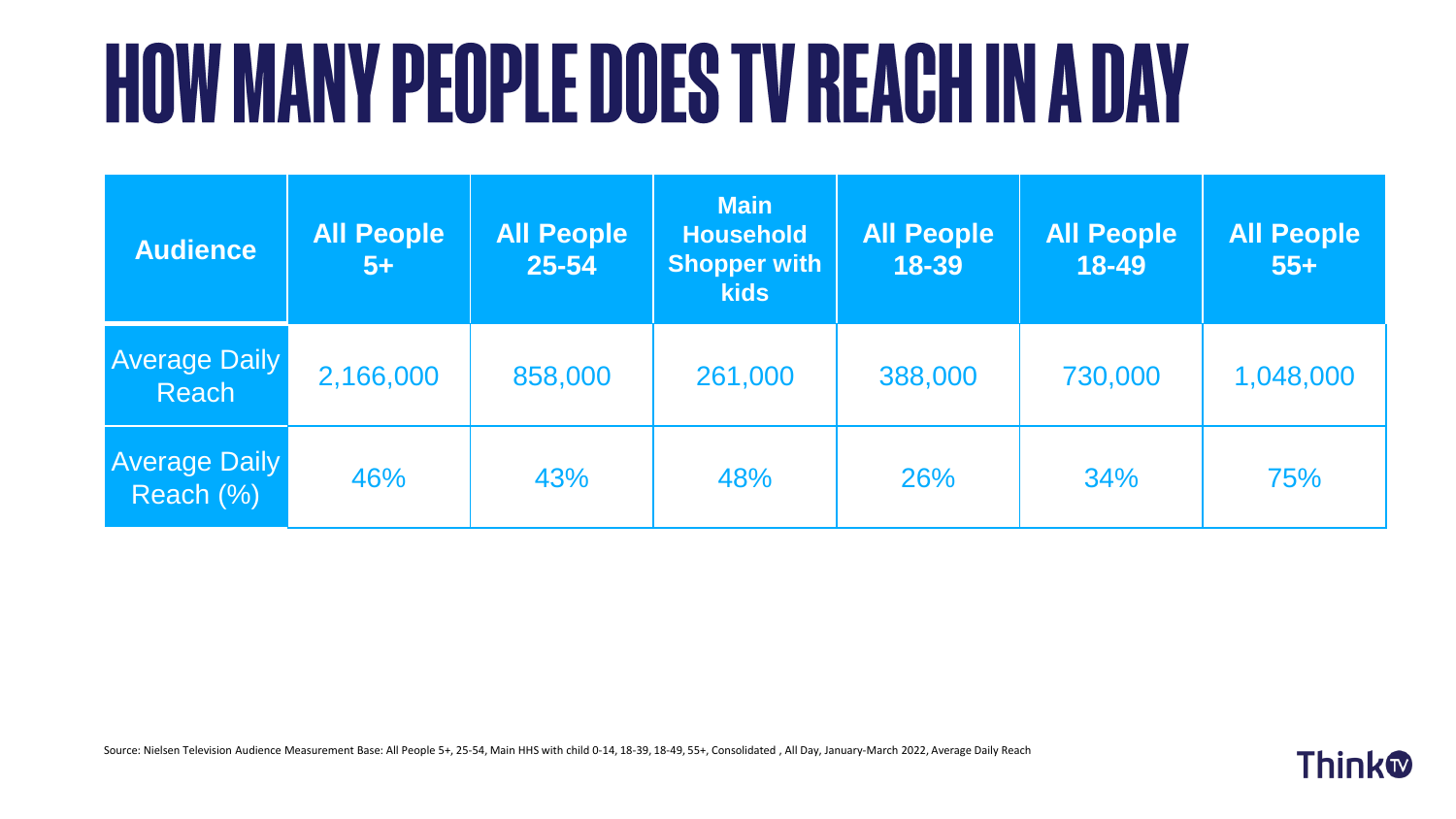# **HOW MANY PEOPLE DOES TV REACH IN A WEEK**

| <b>Audience</b>                          | <b>All People</b><br>$5+$ | <b>All People</b><br>25-54 | <b>Main</b><br><b>Household</b><br><b>Shopper with</b><br><b>kids</b> | <b>All People</b><br>18-39 | <b>All People</b><br>18-49 | <b>All People</b><br>$55 +$ |
|------------------------------------------|---------------------------|----------------------------|-----------------------------------------------------------------------|----------------------------|----------------------------|-----------------------------|
| Average<br><b>Weekly Reach</b>           | 2,950,000                 | 1,235,000                  | 384,000                                                               | 659,000                    | 1,125,000                  | 1,189,000                   |
| Average<br><b>Weekly Reach</b><br>$(\%)$ | 63%                       | 62%                        | 70%                                                                   | 44%                        | 53%                        | 85%                         |

Source: Nielsen Television Audience Measurement Base: All People 5+, 25-54, Main HHS with child 0-14, 18-39, 18-49, 55+, Consolidated , All Day, January-March 2022, Average Weekly Cume Reach

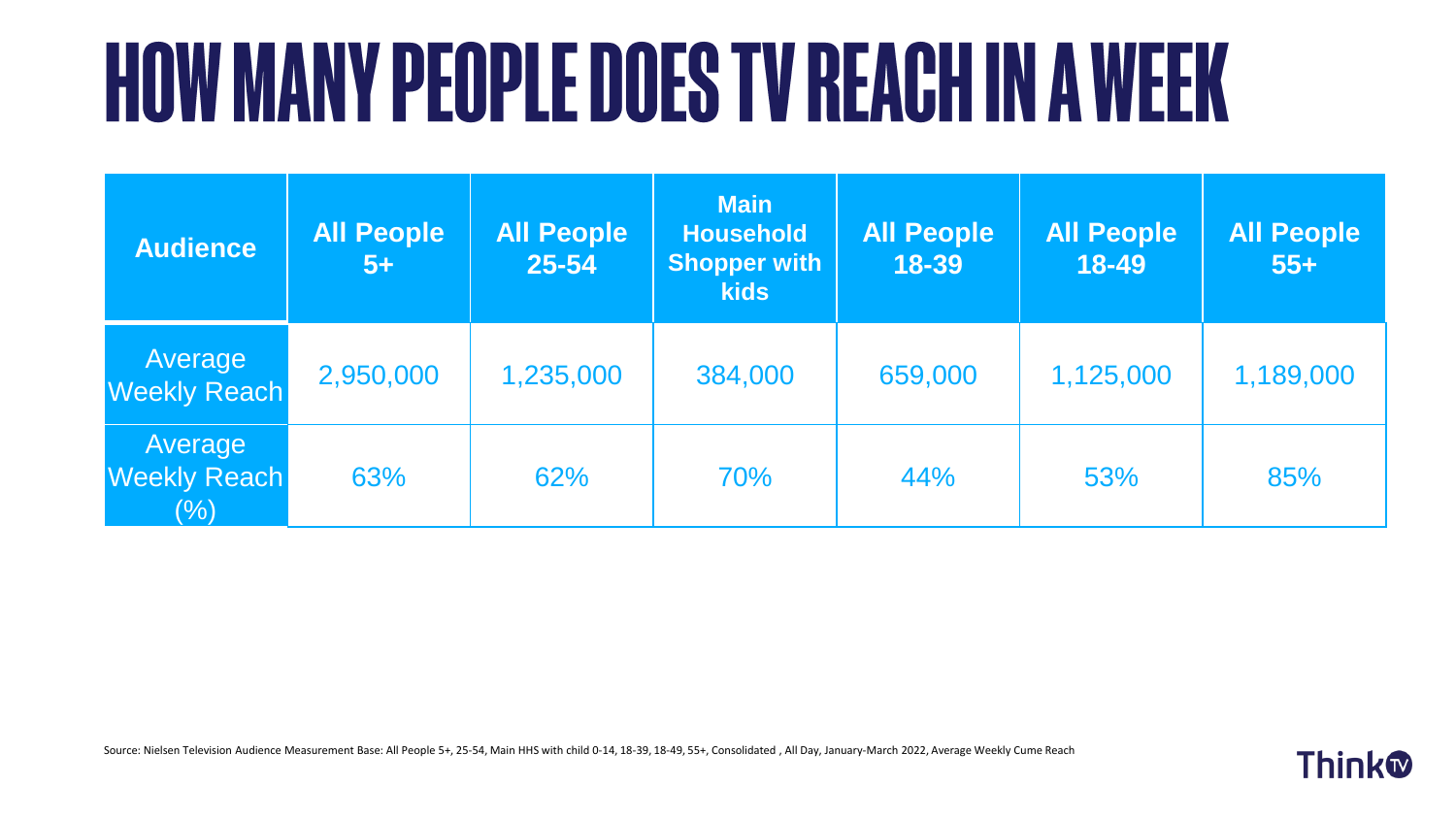# **HOW LONG DO THEY SPEND WATCHING**

| <b>Audience</b>                             | <b>All People</b><br>$5+$ | <b>All People</b><br>25-54 | <b>Main</b><br><b>Household</b><br><b>Shopper with</b><br><b>kids</b> | <b>All People</b><br>18-39 | <b>All People</b><br>18-49 | <b>All People</b><br>$55+$ |
|---------------------------------------------|---------------------------|----------------------------|-----------------------------------------------------------------------|----------------------------|----------------------------|----------------------------|
| Time spent<br>viewing<br>per day<br>(hh:mm) | 1:51                      | 1:26                       | 1:53                                                                  | 0:43                       | 1:06                       | 3:39                       |

Source: Nielsen Television Audience Measurement Base: All People 5+, 25-54, Main HHS with child 0-14, 18-39, 18-49, 55+, Consolidated , All Day, January-March 2022

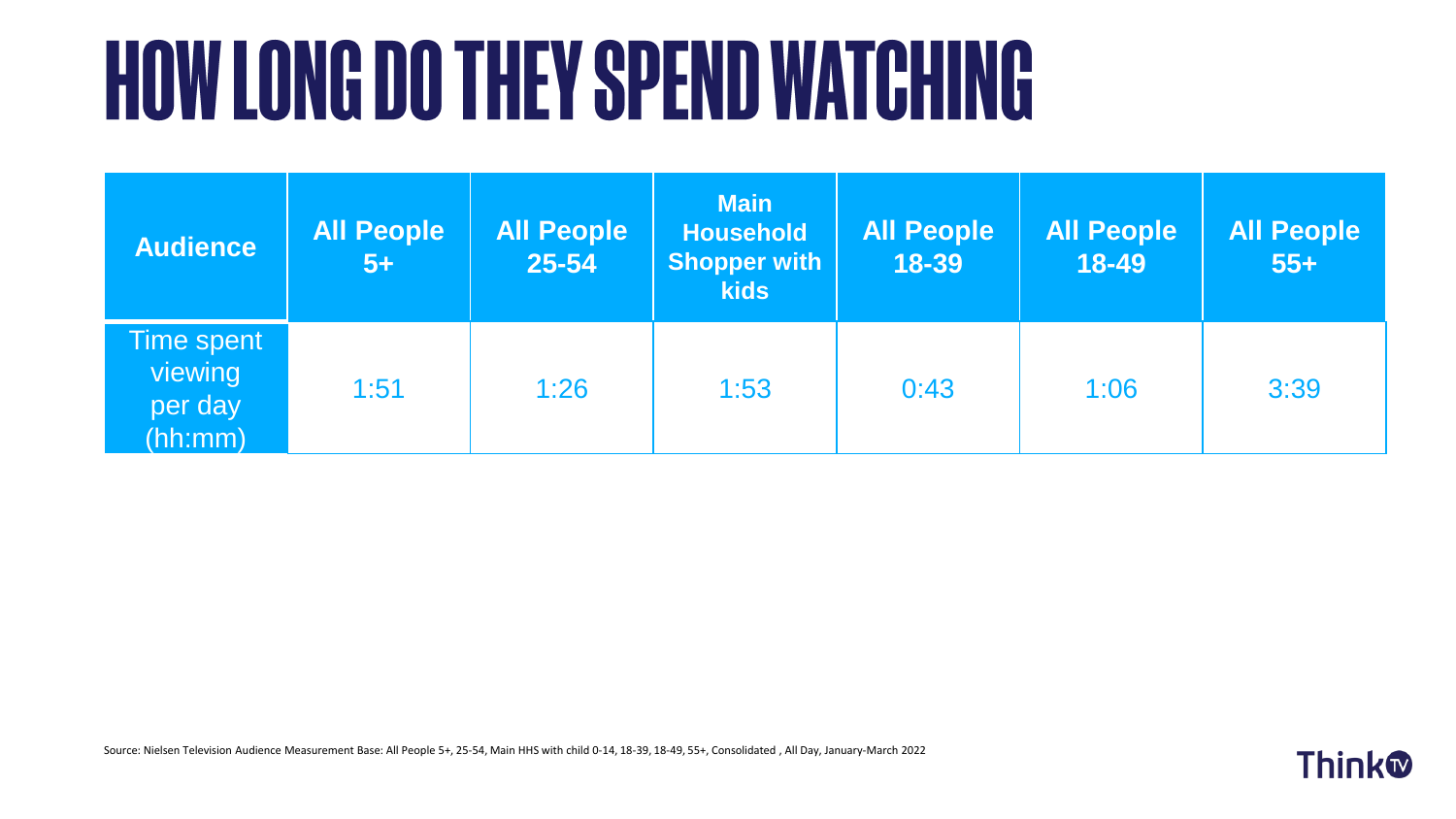## **WHO'S WATCHING LINEAR TV**

#### AUDIENCE PROFILE (% OF VIEWING IN EACH AGE/GENDER DEMOGRAPHIC)



 $\blacksquare$  5-24  $\blacksquare$  25-39  $\blacksquare$  40-54  $\blacksquare$  55-64  $\blacksquare$  65-74  $\blacksquare$  75+

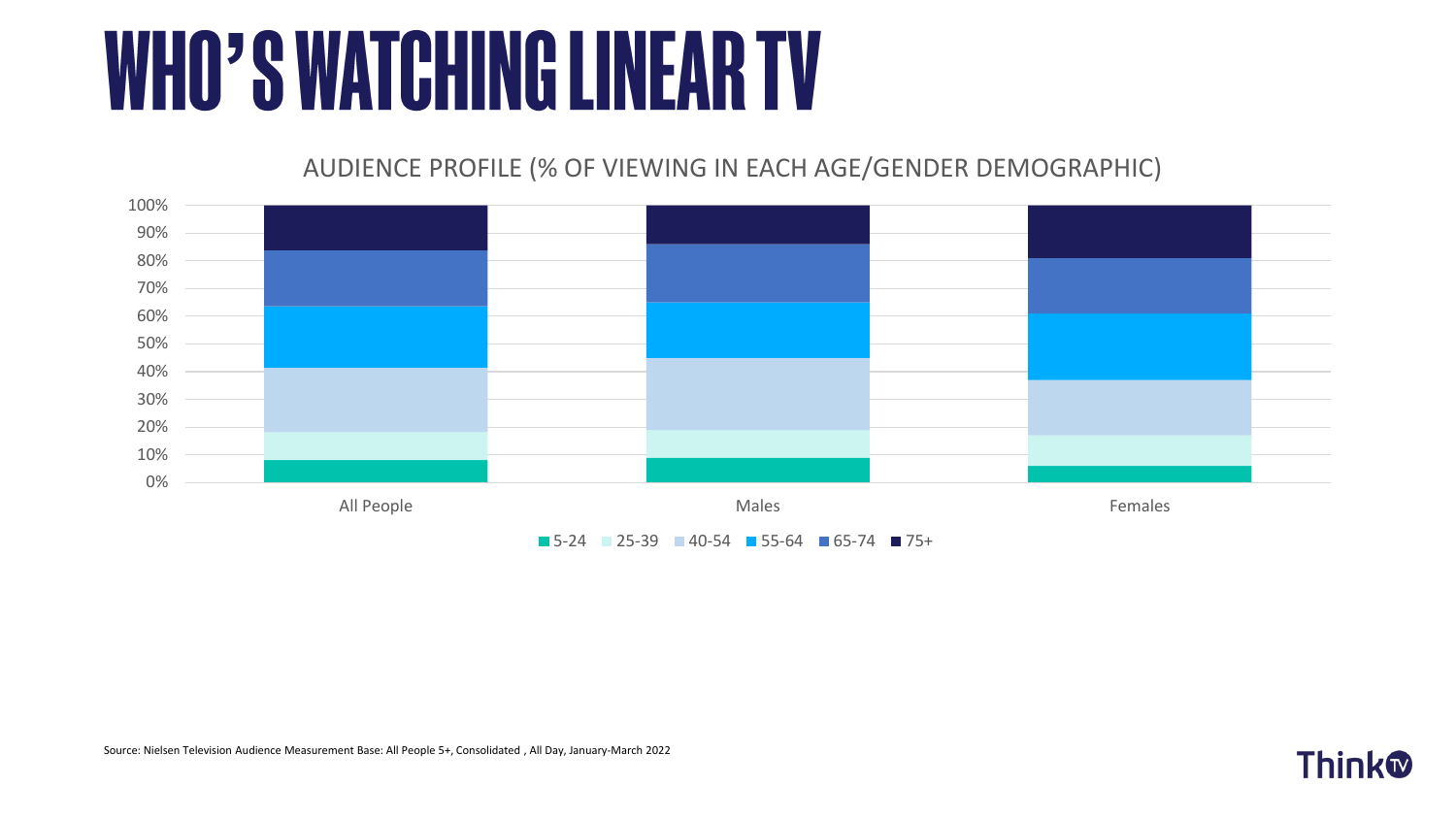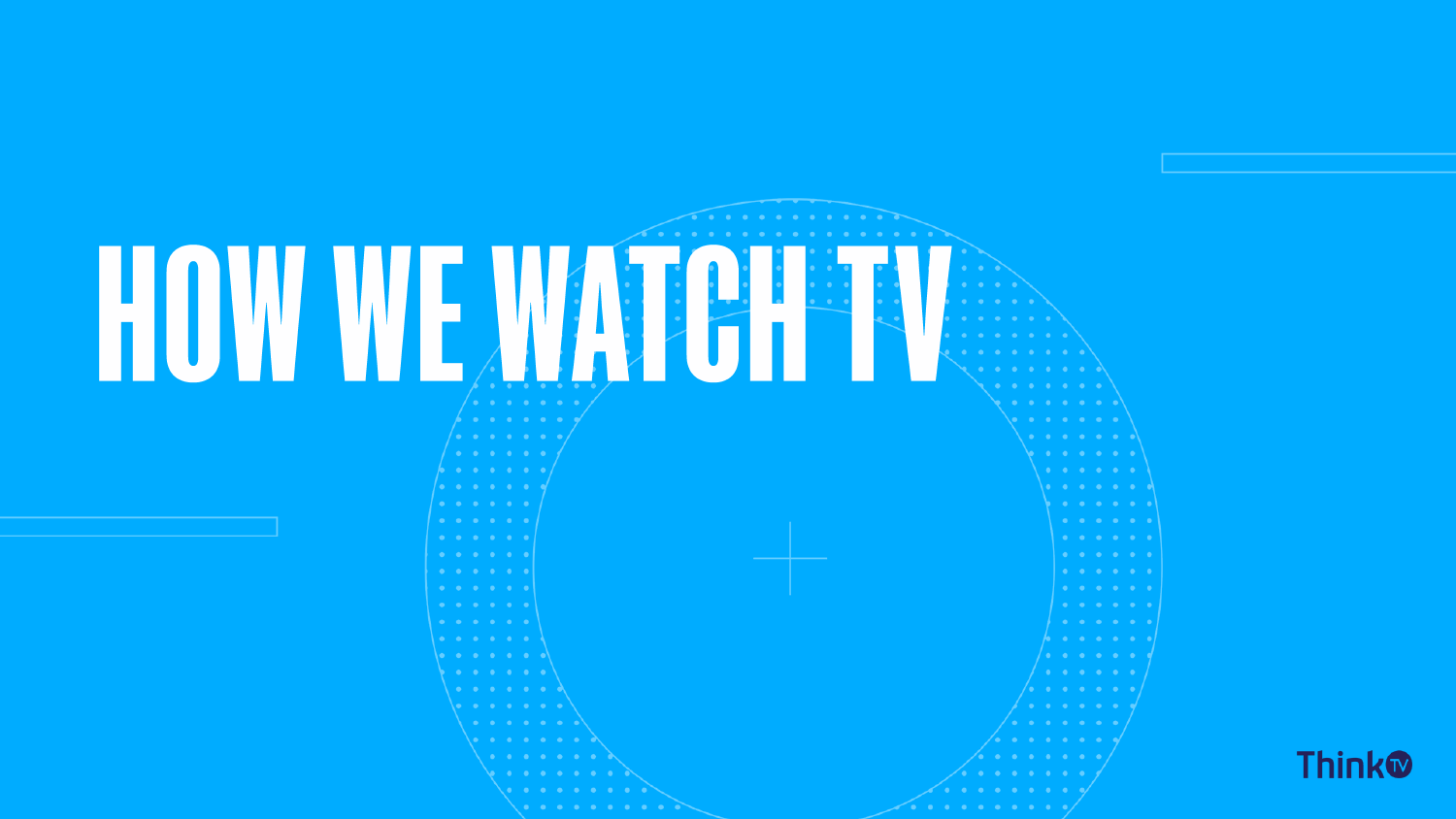## **TELEVISION IS PREDOMINANTLY VIEWED LIVE**



Live Timeshifted

Source: Nielsen Television Audience Measurement Base: All People 5+, Consolidated , All Day, January-March 2022

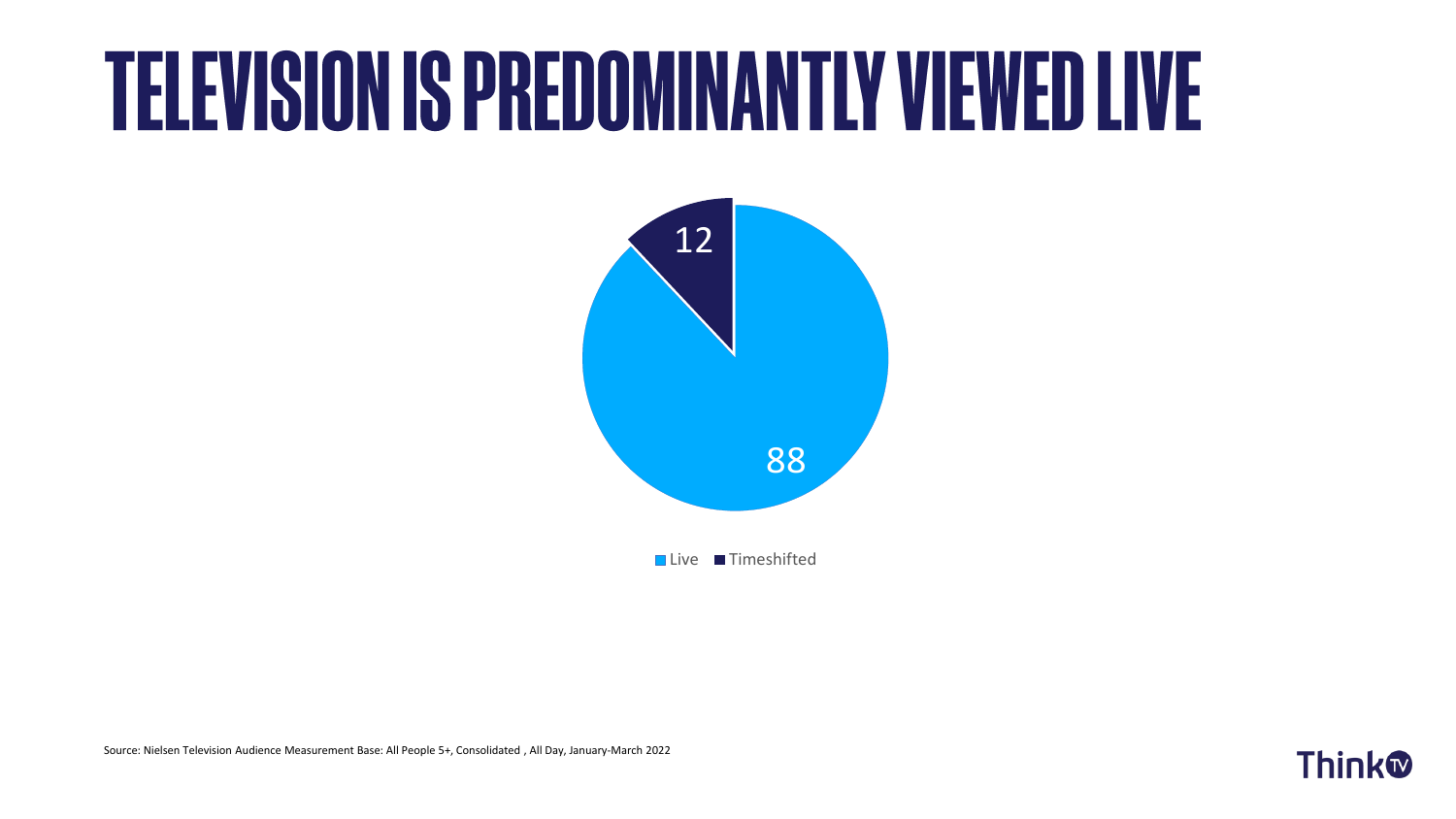## NEARLY HALF OF PEAK TIME VIEWING IS CO-VIEWING



Co-viewing Solus viewing

Source: Nielsen Television Audience Measurement Base: All People 5+, Consolidated , All Day, January-March 2022, Co-viewing: viewing with others

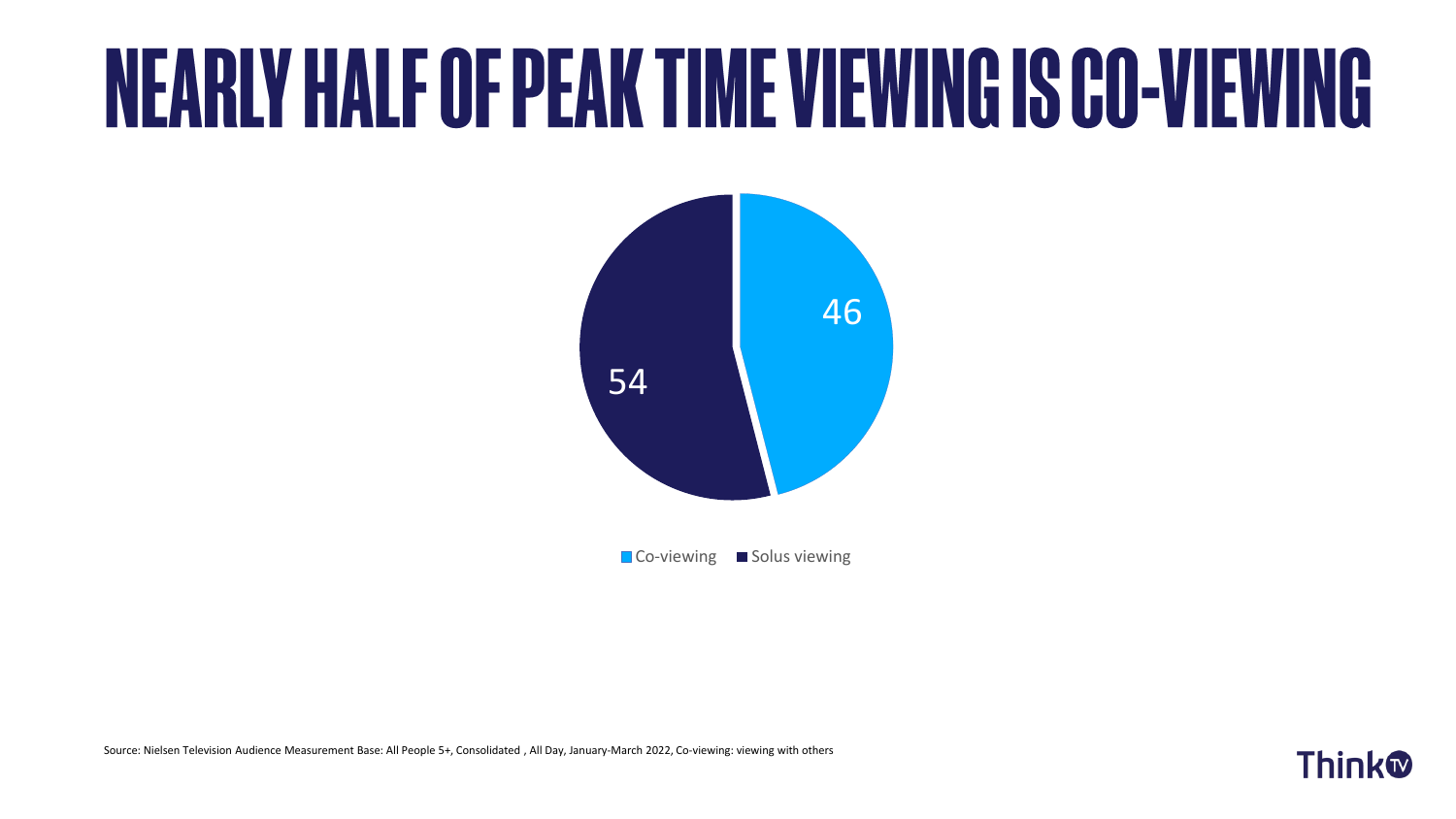### CO VIEWING IS HIGHEST DURING THE CORE **EVENING FAMILY VIEWING TIME - 1930-2100**



Source: Nielsen Television Audience Measurement Base: All People 5+, Consolidated , All Day, January-March 2022

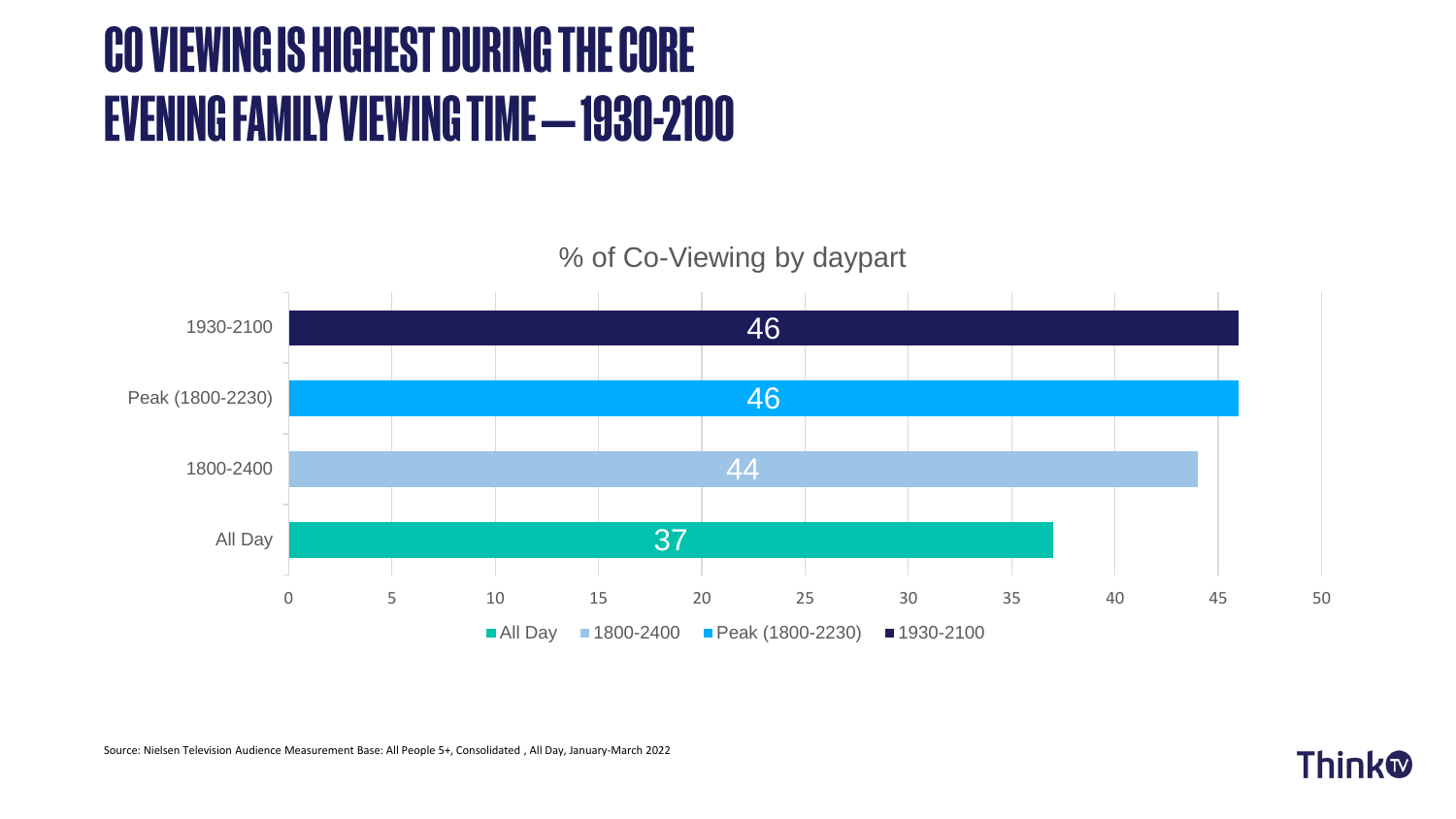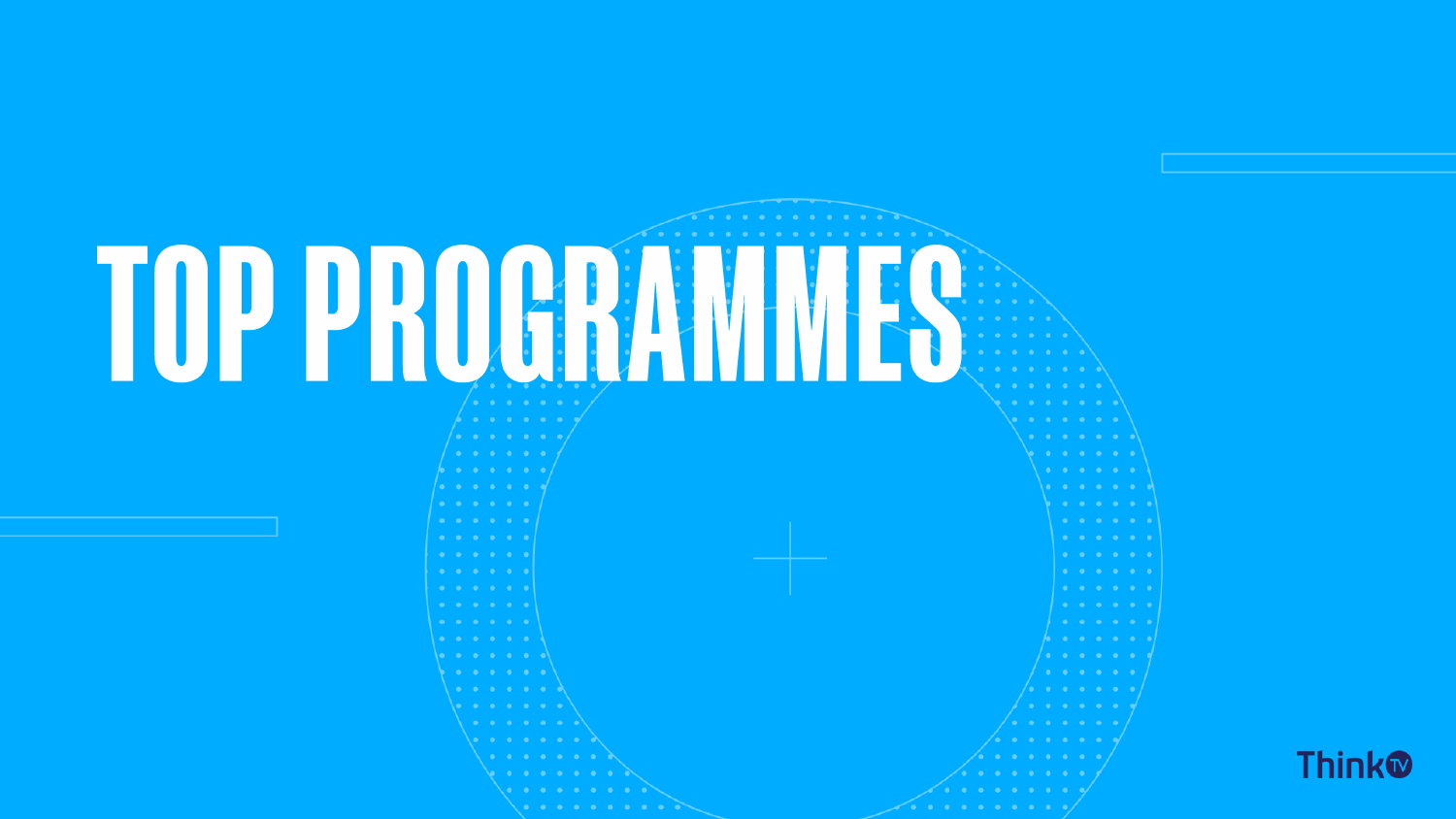### **MOST POPULAR PROGRAMMES IN Q1 2022 - INCLUDING ONE OFF EVENTS**

#### Top 20 Programmes including sport and one off shows Linear TV All People 18 54

| <b>RANK</b>    | <b>PROGRAMME</b>                          | <b>CHANNEL</b> | AUD% | <b>NO. OF EPISODES</b> |
|----------------|-------------------------------------------|----------------|------|------------------------|
|                | 1 News                                    | TVNZ 1*        | 6.8  | 90                     |
| $\overline{2}$ | Hyundai Country Calendar                  | TVNZ 1*        | 5.8  |                        |
| 3              | Cricket T20 Black Clash                   | TVNZ 1*        | 5.7  |                        |
| 4              | Sunday(PM)                                | TVNZ 1*        | 5.3  | 6                      |
| 5              | <b>Married At First Sight</b>             | Three*         | 5.0  | 32                     |
| 6              | Seven Sharp                               | TVNZ 1*        | 4.9  | 43                     |
|                | Harry Potter 20th Anniversary Return      | TVNZ 2*        | 4.7  |                        |
| 8              | Poppy                                     | TVNZ 1*        | 4.4  |                        |
| 9              | The Shawshank Redemption                  | TVNZ 1*        | 4.4  |                        |
| 10             | <b>Good Sorts: Great Kiwi Stories</b>     | TVNZ 1*        | 4.2  |                        |
| 11             | <b>Beat The Chasers</b>                   | TVNZ 1*        | 4.2  |                        |
| 12             | Fair Go                                   | TVNZ 1*        | 4.1  |                        |
| 13             | <b>Travel Guides (Australia)</b>          | TVNZ $2^*$     | 4.0  |                        |
| 14             | Paramedics                                | TVNZ 1*        | 4.0  | $\overline{2}$         |
| 15             | <b>Grand Designs</b>                      | TVNZ 1*        | 3.9  | 6                      |
| 16             | Harry Potter and the Order of the Phoenix | TVNZ 2*        | 3.8  |                        |
| 17             | Newshub Live at 6pm                       | Three*         | 3.8  | 90                     |
| 18             | 10 Years Younger in 10 Days(UK)           | TVNZ 1*        | 3.7  | 3                      |
| 19             | Grease                                    | Three*         | 3.7  |                        |
| 20             | The Celebrity Chase                       | TVNZ 1*        | 3.7  | 5                      |

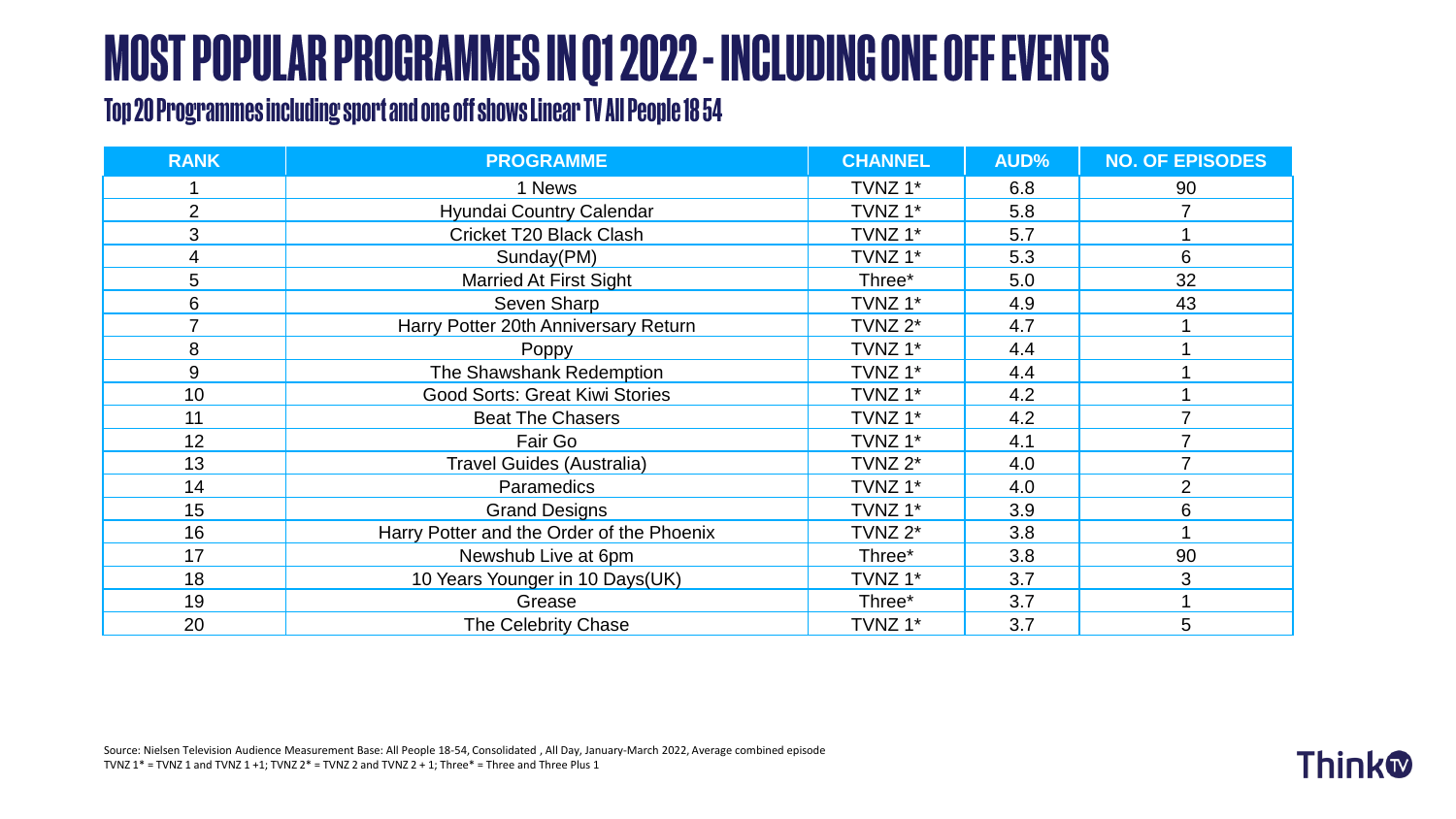### **MOST POPULAR PROGRAMMES IN Q1 2022 - EXCLUDING ONE OFF EVENTS**

#### Top 20 Programmes excluding sport and one off shows Linear TV All People 18 54

| <b>RANK</b>    | <b>PROGRAMME</b>                 | <b>CHANNEL</b> | AUD% | <b>NO. OF EPISODES</b> |
|----------------|----------------------------------|----------------|------|------------------------|
|                | 1 News                           | TVNZ 1*        | 6.8  | 90                     |
| $\overline{2}$ | Hyundai Country Calendar         | TVNZ 1*        | 5.8  |                        |
| 3              | Sunday(PM)                       | TVNZ 1*        | 5.3  | 6                      |
| 4              | <b>Married At First Sight</b>    | Three*         | 5.0  | 32                     |
| 5              | Seven Sharp                      | TVNZ 1*        | 4.9  | 43                     |
| 6              | <b>Beat The Chasers</b>          | TVNZ 1*        | 4.2  |                        |
|                | Fair Go                          | TVNZ 1*        | 4.1  | 7                      |
| 8              | <b>Travel Guides (Australia)</b> | TVNZ $2^*$     | 4.0  |                        |
| 9              | Paramedics                       | TVNZ 1*        | 4.0  | $\overline{2}$         |
| 10             | <b>Grand Designs</b>             | TVNZ 1*        | 3.9  | 6                      |
| 11             | Newshub Live at 6pm              | Three*         | 3.8  | 90                     |
| 12             | 10 Years Younger in 10 Days(UK)  | TVNZ 1*        | 3.7  | 3                      |
| 13             | The Celebrity Chase              | TVNZ 1*        | 3.7  | 5                      |
| 14             | Your Home Made Perfect           | TVNZ 1*        | 3.5  | 5                      |
| 15             | 7 Days                           | Three*         | 3.5  | 7                      |
| 16             | Dog Squad                        | TVNZ 1*        | 3.4  | 8                      |
| 17             | <b>Shortland Street</b>          | TVNZ $2^*$     | 3.4  | 54                     |
| 18             | The Block Fans v Faves           | Three*         | 3.3  | 25                     |
| 19             | The Repair Shop                  | TVNZ 1*        | 3.1  | 14                     |
| 20             | Rolling In It                    | TVNZ 1*        | 3.1  | $\overline{4}$         |

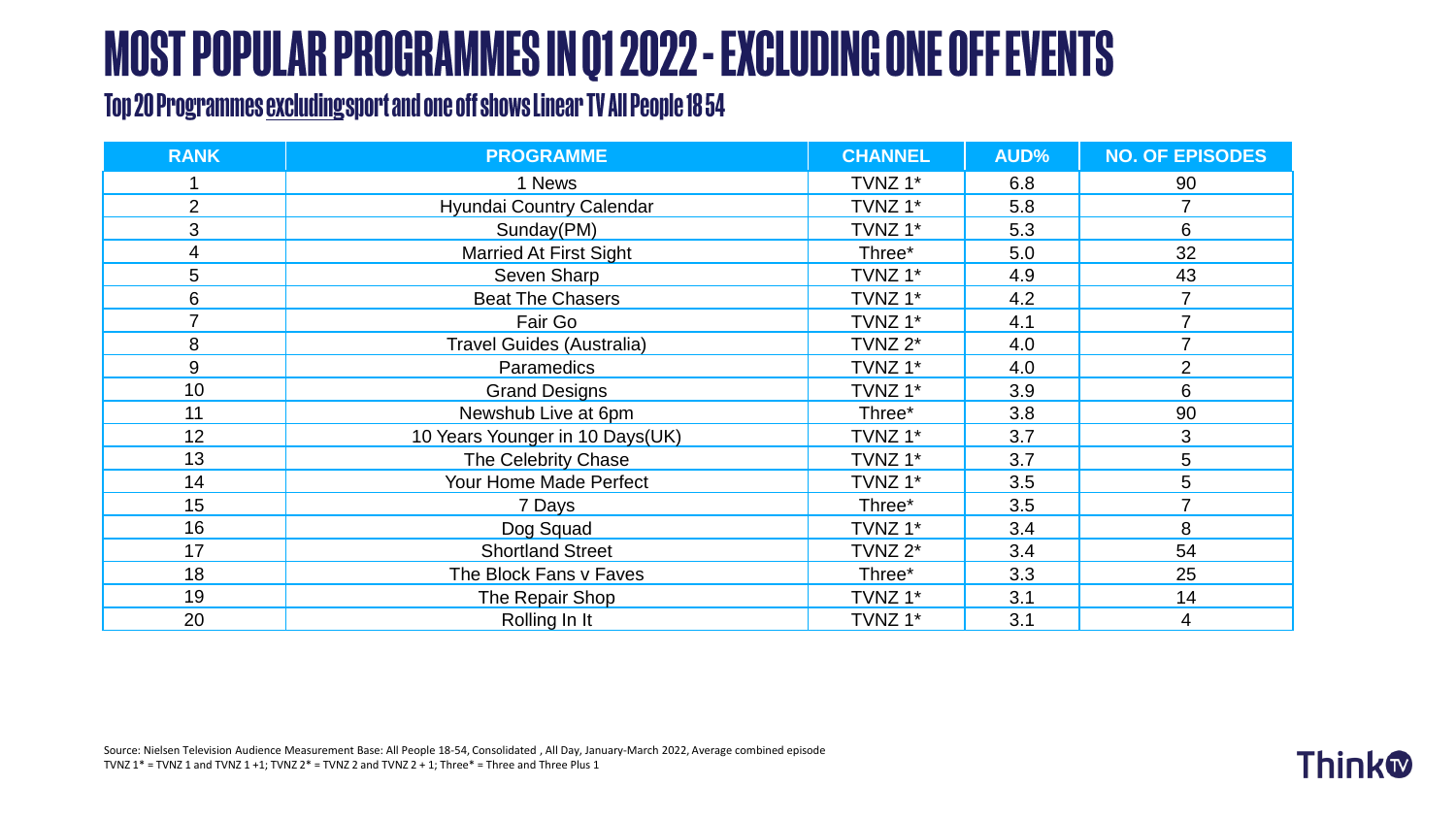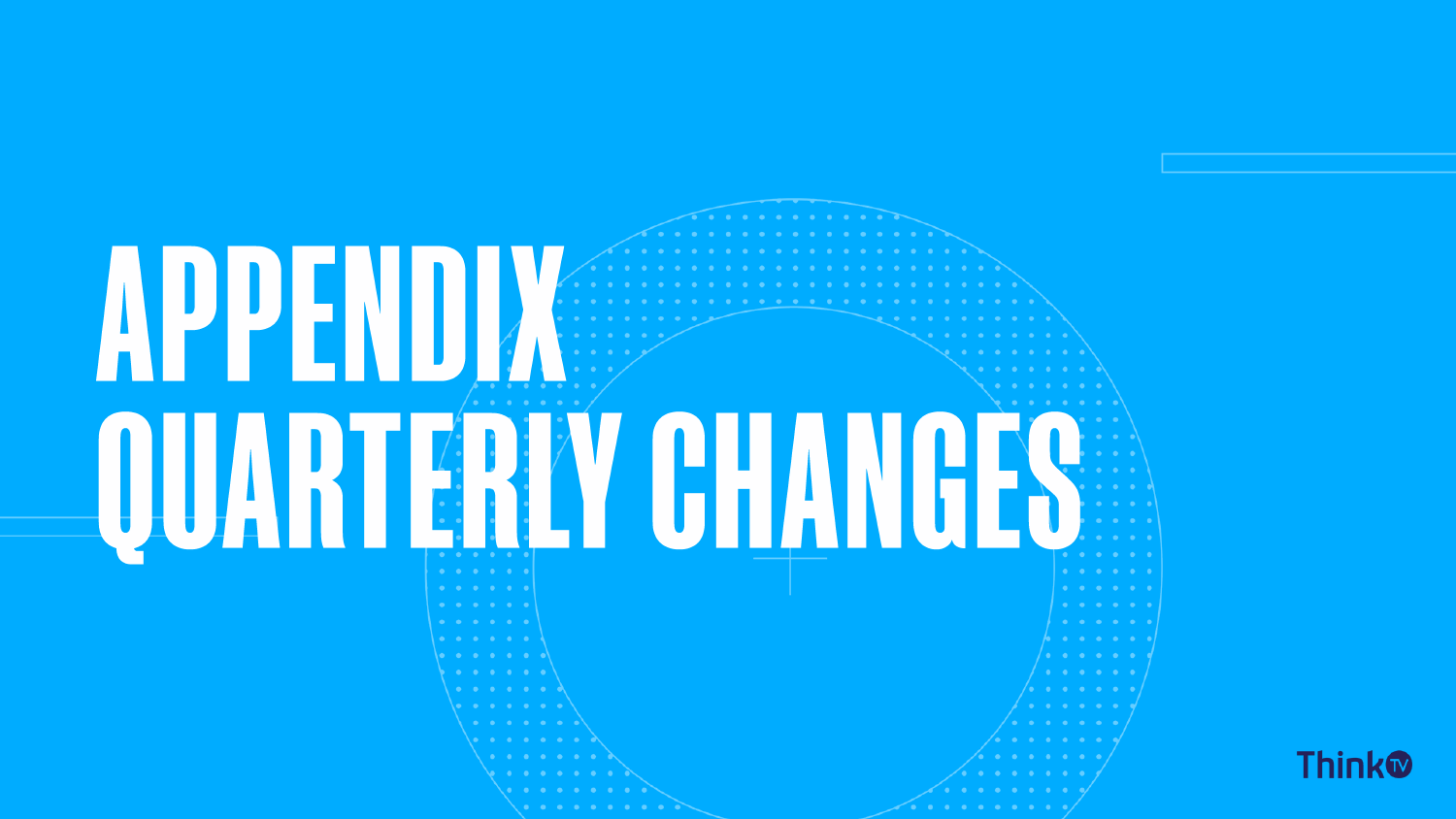#### **AUDIENCE CHANGE**

#### PERCENTAGE CHANGE VERSUS PREVIOUS QUARTER BY KEY DEMOGRAPHICS

| <b>Audience</b>              | <b>Average</b><br><b>Daily</b><br><b>Reach</b><br>Q4 2021 | <b>Average</b><br><b>Daily</b><br><b>Reach</b><br>Q1 2022 | % Change | <b>Weekly</b><br><b>Cume</b><br><b>Reach</b><br>Q4 2021 | <b>Weekly</b><br><b>Cume</b><br><b>Reach</b><br>Q1 2022 | % Change |
|------------------------------|-----------------------------------------------------------|-----------------------------------------------------------|----------|---------------------------------------------------------|---------------------------------------------------------|----------|
| <b>All People</b><br>$5+$    | 2,176,000                                                 | 2,166,000                                                 | $0\%$    | 3,001,200                                               | 2,950,300                                               | $-2%$    |
| <b>All People</b><br>25-54   | 887,000                                                   | 858,000                                                   | $-3%$    | 1,293,600                                               | 1,235,100                                               | $-5%$    |
| <b>All People</b><br>18-39   | 396,000                                                   | 388,000                                                   | $-2%$    | 681,000                                                 | 659,200                                                 | $-3%$    |
| <b>Main HHS</b><br>with kids | 266,000                                                   | 261,000                                                   | $-2%$    | 389,100                                                 | 383,900                                                 | $-1\%$   |

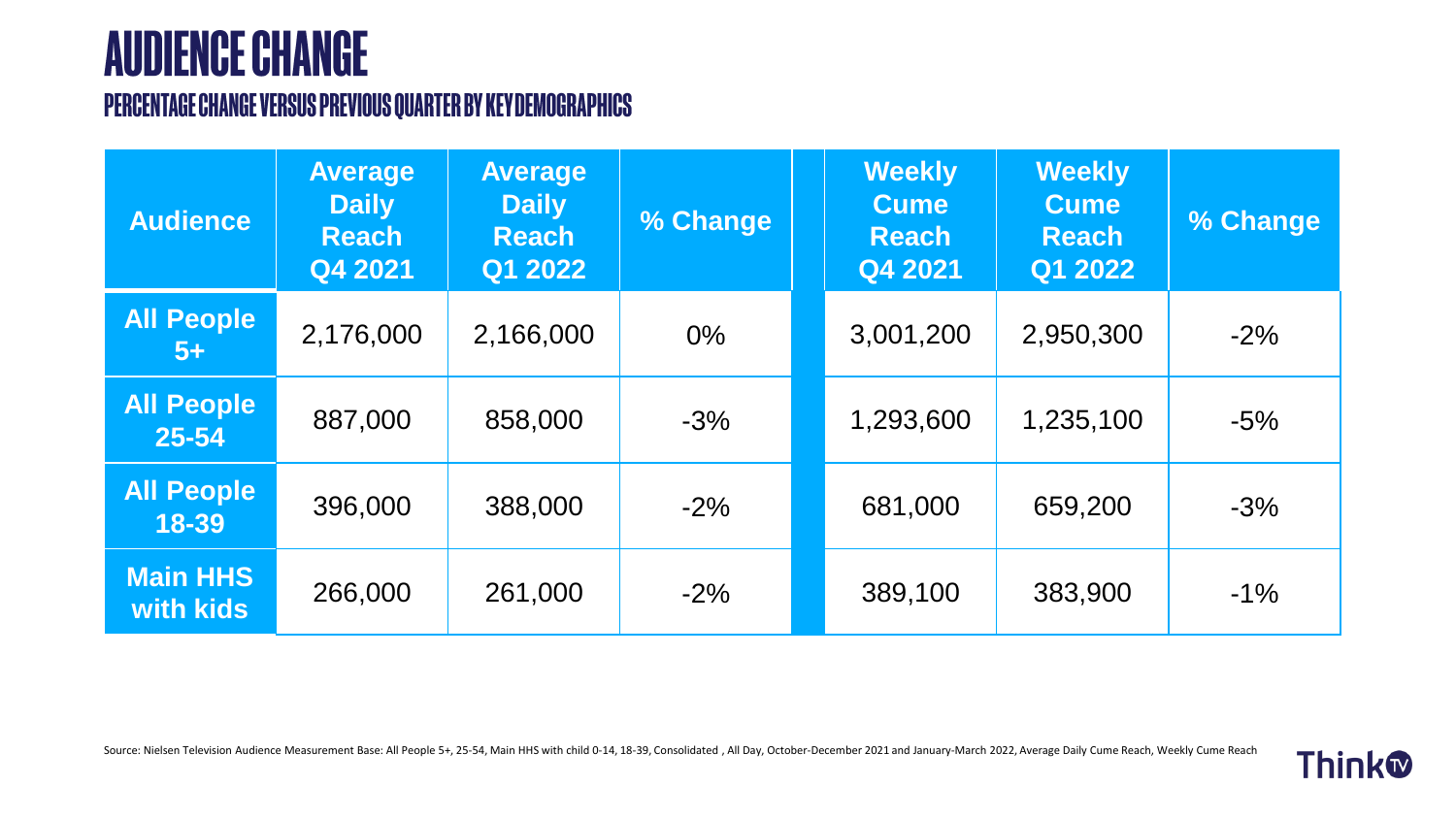### **CHANGE IN TIME SPENT VIEWING AND CO-VIEWING**

#### PERCENTAGE CHANGE VERSUS PREVIOUS QUARTER BY KEY DEMOGRAPHICS

| <b>HH:MM</b>                 | <b>Time spent</b><br>per day<br>Q4 2021 | <b>Time spent</b><br>per day<br>Q1 2022 | % Change |
|------------------------------|-----------------------------------------|-----------------------------------------|----------|
| <b>All People</b><br>$5+$    | 1:55                                    | 1:51                                    | $-3%$    |
| <b>All People</b><br>25-54   | 1:32                                    | 1:26                                    | $-4%$    |
| <b>All People</b><br>18-39   | 0:44                                    | 0:43                                    | $-2\%$   |
| <b>Main HHS</b><br>with kids | 1:59                                    | 1:53                                    | $-5%$    |

| HH:MM                     | <b>Peak</b><br>time co<br>viewing<br>Q4 2021 | <b>Peak</b><br>time co<br>viewing<br>Q1 2022 | <u>l%l</u><br><b>Change</b> |
|---------------------------|----------------------------------------------|----------------------------------------------|-----------------------------|
| <b>All People</b><br>$5+$ | 48%                                          | 46%                                          | $-2\%$                      |

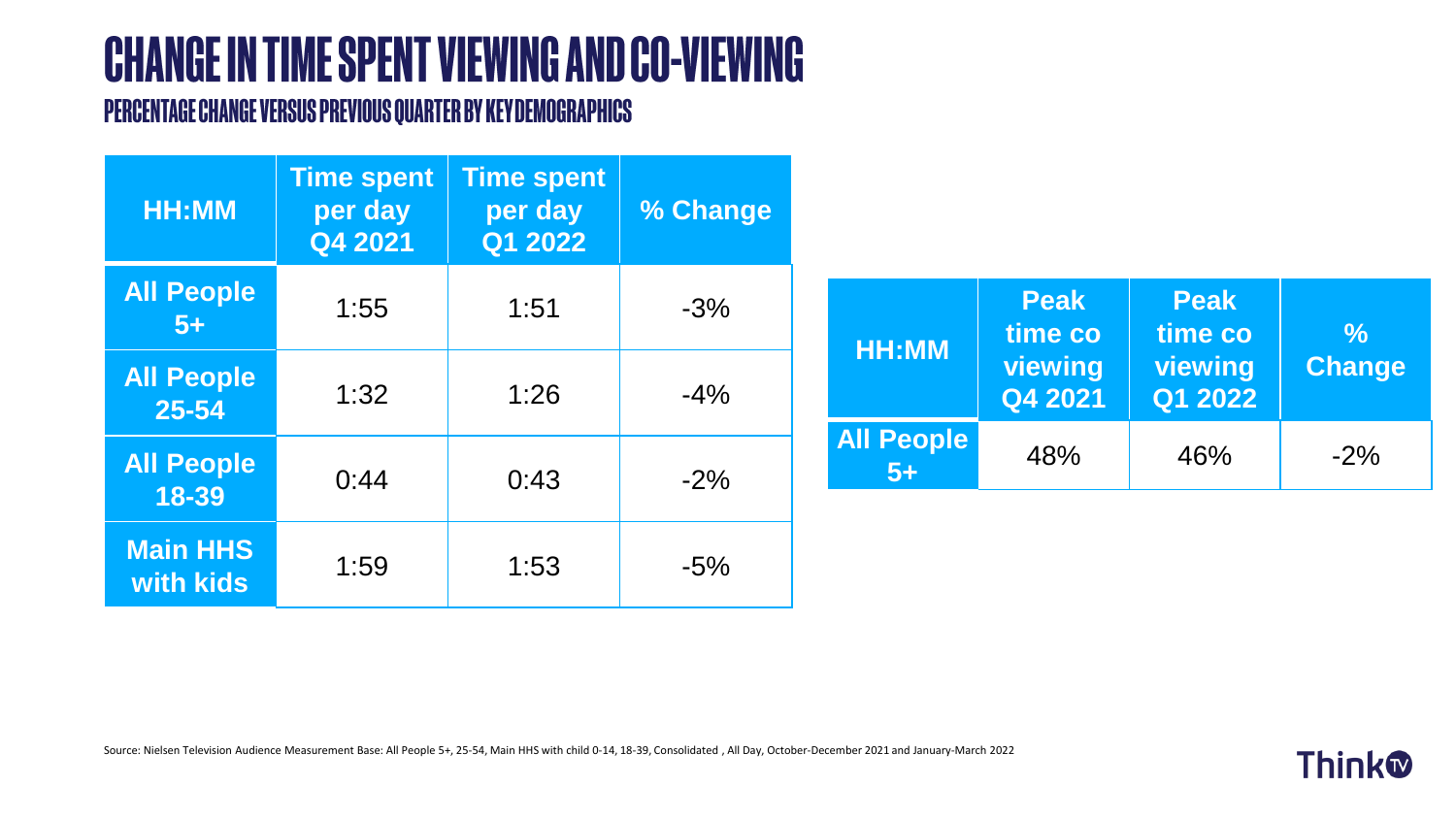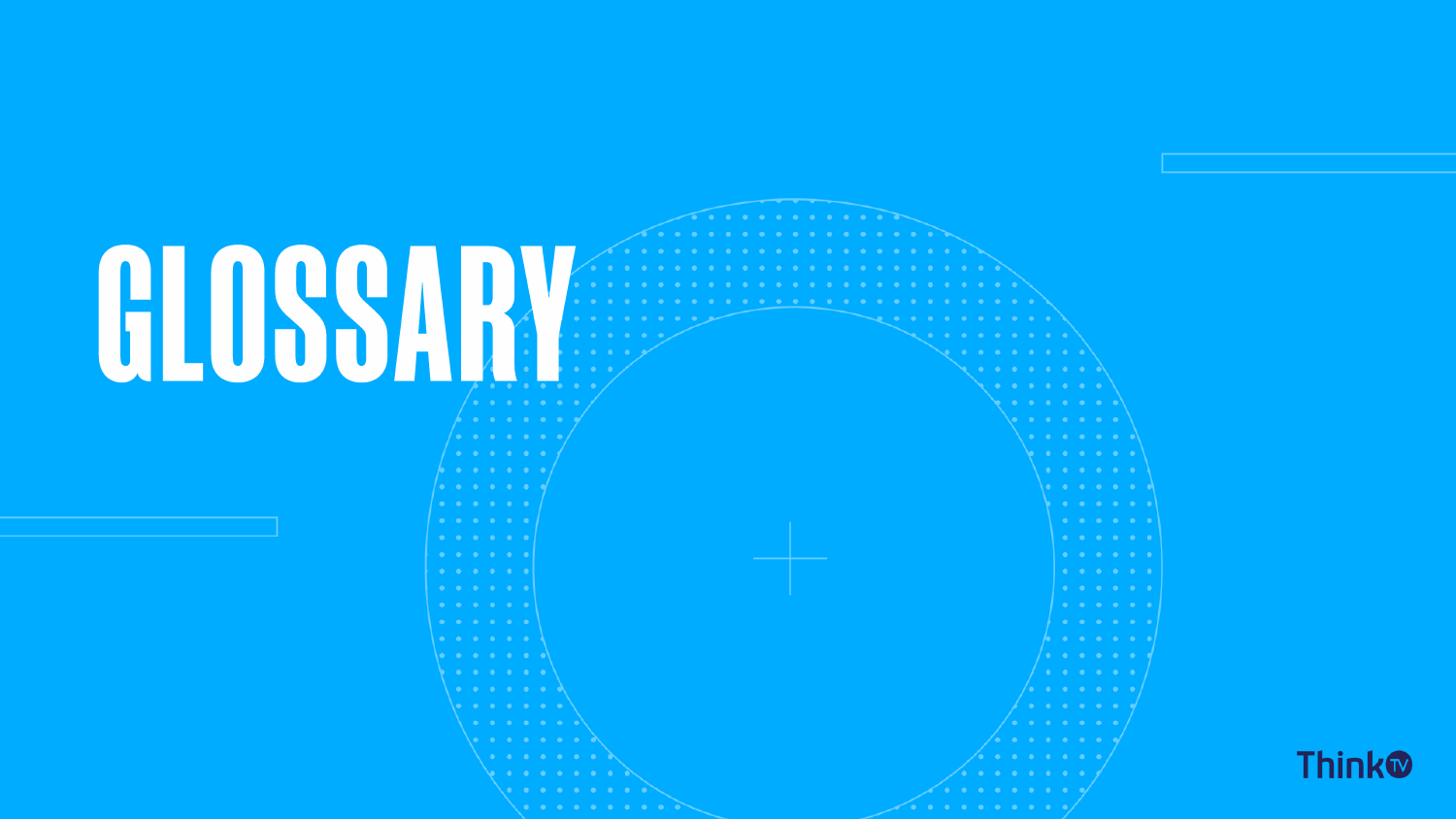#### **KEY TERMS AND DEFINITIONS**

| <b>TERM</b>                                | <b>DEFINITION</b>                                                                                                                                                                                                                                    | <b>NOTES</b>                                                                                                                    |
|--------------------------------------------|------------------------------------------------------------------------------------------------------------------------------------------------------------------------------------------------------------------------------------------------------|---------------------------------------------------------------------------------------------------------------------------------|
| As Live                                    | Viewing of recorded television broadcast content that occurs within the same research day<br>(2am-2am) but viewed at a later time than the original broadcast time; for example, pausing a<br>program and then continuing to watch it as a recording |                                                                                                                                 |
| <b>Average Daily Reach</b><br>(000's or %) | The sum of the number of unique viewers who have seen at least one minute of an event or<br>time band across the day, averaged across a period of time (days).                                                                                       | An individual or household is only counted once per<br>day if they have viewed at least one minute of the<br>event or time band |
| AUD%                                       | The average viewing audience for a demographic expressed as a percentage of the relevant<br>Universe Estimate<br>Also known as TARP (Target Audience Rating Point)                                                                                   | $=$ Audience / Universe Estimate                                                                                                |
| Audience or AUD (000s)                     | The average number of people (or homes) in a target market who were watching a specific<br>event or time band each minute, expressed in absolute figures for that demographic                                                                        | $=$ sum of people watching each minute of the show<br>or time band / sum of minutes                                             |
| Connected TV                               | A TV set that is connected to the internet, allowing viewers to not only watch Linear or<br>Broadcast TV but also watch Video on Demand etc                                                                                                          |                                                                                                                                 |
| Consolidated Data:<br>Consolidated 7       | Nielsen's final ratings incorporating 'Live' viewing and viewing of broadcast content that is<br>played back through the television set at normal speed either within seven days of original<br>broadcast ('Consolidated 7')                         | Consolidated 7 = 'Live' + 'As Live' + 'Time Shift to 7'                                                                         |
| Demographic (group) or Target              | Basic descriptor of individuals or households using classifications such as age, sex,<br>occupation group, education level, household size, etc                                                                                                      |                                                                                                                                 |
| Linear TV                                  | TV received via aerial, satellite or cable is Linear TV i.e. any TV that is not viewed over<br>the internet. Sometimes referred to as Broadcast TV, it can be watched as Live TV or<br>time-shifted as Playback TV                                   |                                                                                                                                 |
| Live                                       | Viewing of a television program as it is actually broadcast                                                                                                                                                                                          |                                                                                                                                 |
| Main HH Shopper                            | Person aged 18 or older who has primary household shopping responsibilities                                                                                                                                                                          |                                                                                                                                 |

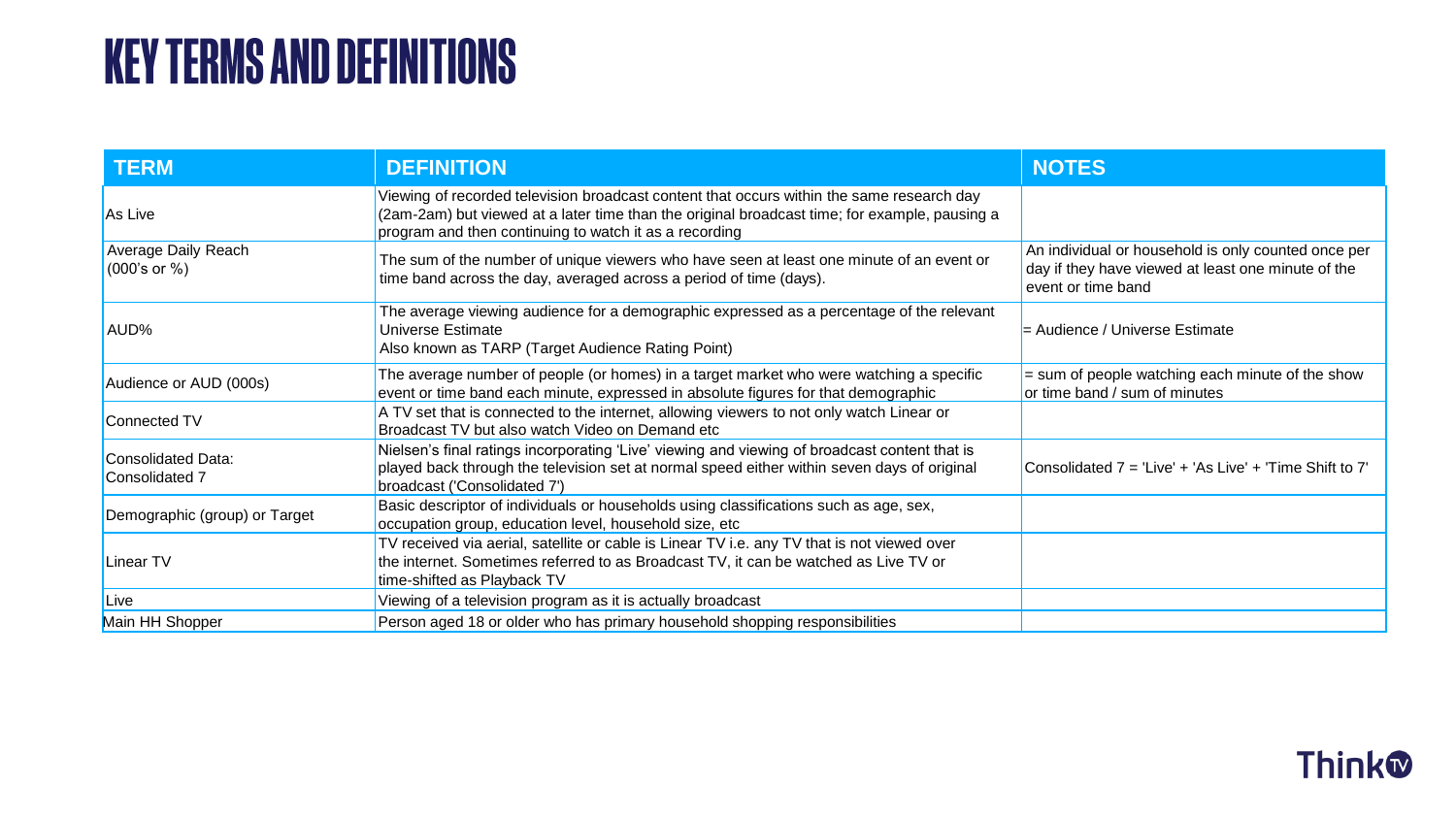#### **KEY TERMS AND DEFINITIONS**

| <b>TERM</b>                                          | <b>DEFINITION</b>                                                                                                                                                                                                                                                                        | <b>NOTES</b>                                                                                                            |
|------------------------------------------------------|------------------------------------------------------------------------------------------------------------------------------------------------------------------------------------------------------------------------------------------------------------------------------------------|-------------------------------------------------------------------------------------------------------------------------|
| Overnight Data                                       | Nielsen ratings delivered each morning for the previous research day, incorporating 'Live'<br>viewing and viewing of content that was broadcast yesterday, recorded and played back by<br>2am ('As Live' viewing)                                                                        | 'Live' + 'As Live' viewing                                                                                              |
| Profile%                                             | Shows the audience composition of an event or time band by calculating the proportion of<br>viewers in the target demographic to the number of viewers in the base target (usually<br><b>Total People)</b>                                                                               | = Audience of target group of interest / Total People<br>Audience                                                       |
| Reach OR Reach (1 min) OR<br>Cumulative (Cume) Reach | The sum of the number of unique viewers who have seen at least one minute of an event or<br>time band across its total duration                                                                                                                                                          | An individual or household is only counted once if<br>they have viewed at least one minute of the event<br>or time band |
| Reach%                                               | The sum of unique viewers expressed as a percentage of the universe for the target<br>demographic                                                                                                                                                                                        | = Reach / Universe Estimate                                                                                             |
| <b>Research Day</b>                                  | 2am - 2am on any calendar day                                                                                                                                                                                                                                                            |                                                                                                                         |
| Sample Size                                          | The panel size for any specific demographic                                                                                                                                                                                                                                              |                                                                                                                         |
| <b>TARP (Target Audience Rating Point)</b>           | The average viewing audience for a demographic expressed as a percentage of the relevant<br><b>Universe Estimate</b>                                                                                                                                                                     | = Audience / Universe Estimate                                                                                          |
| Timeshifted                                          | Linear TV recorded on a Personal Video Recorder (PVR), VCR or other form of time-shifting<br>technology and watched after the live broadcast. Also referred to as Playback TV. Can be<br>viewed up to 7 days from broadcast                                                              |                                                                                                                         |
| Time Spent Viewing / Demo                            | Of the total number of people in the target market (potential audience), the number of minutes<br>each person viewed of a specific event. This variable considers the potential of the target, even<br>if many individuals in the target audience did not watch the event being analysed | = (Audience / Universe Estimate) x Event<br><b>Duration</b>                                                             |
| Time Spent Viewing / Viewer                          | The average number of hours or minutes each individual has seen of the program or time<br>band being analysed compared to the total number of people in the target audience. Each<br>individual must have watched at least 1 minute of the event to be counted                           | $=$ (Audience / Reach) x Event Duration                                                                                 |
| <b>Total TV</b>                                      | The Total Audience viewing across all of the TV channels that are broadcasted and measured<br>by Nielsen - includes Live and Consolidated                                                                                                                                                |                                                                                                                         |